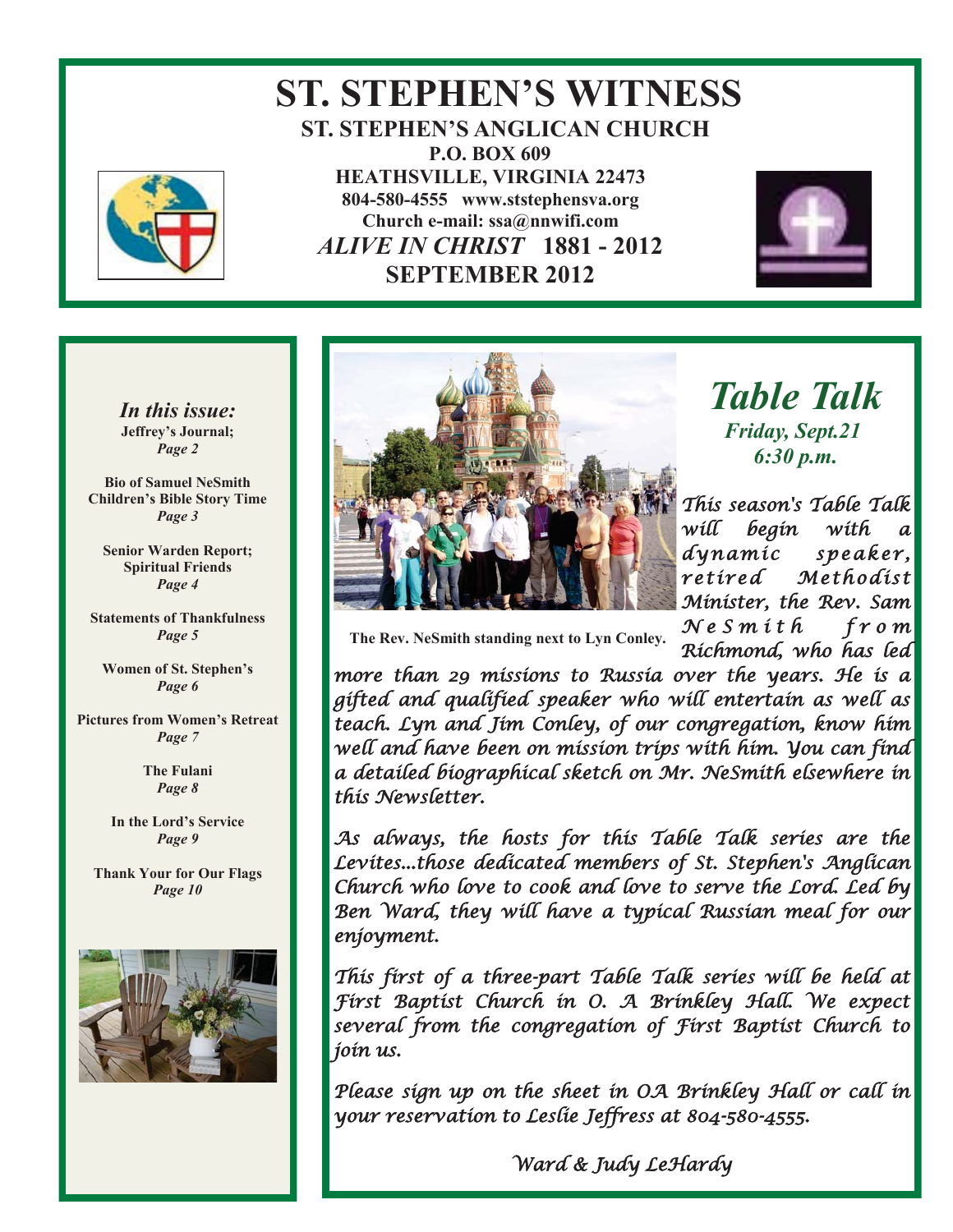# JEFFREY'S JOURNAL



 Last month I wrote about the pilgrimage of the Christian life. The last stage I mentioned was sanctification, the transformation of

the Christian into a holy person. Of course, this doesn't happen just at the end. It is part of a process that begins when we first respond to Jesus. We evangelical Christians are very much rooted in the fact that we are saved by God's grace through faith, and nothing we do adds to the work of Jesus in saving us. "It is by grace you have been saved, through faith; and this... is God's gift to you... so that none may boast." (Ephesians 2:8-9) And so we are tempted to ask, "Why, then must we be holy?" The very fact that we ask the question proves that God still has work to do on us, for God's work is not about us, it is about God. He doesn't save us just for our sake, but because saving each person is a step in His plan to restore the entire creation to the perfection for which He made it. Let me list some reasons why the Christian must be holy.

- 1. **God's will** First Peter says, "But just as He who called you is holy, so be holy in all you do." (I Peter 1:16, quoting Leviticus 11:44-45) It is God's will that we be holy, set apart for Him, separated from sin and impurity. For the person who belongs to God, God's will is supreme. The fact that we know He commands that, and that we ask why we should do it, shows that sin still clings to us.
- 2. **Our destiny** "So God created man in His own image, in the image of God He created him; male and female He created them." (Genesis 1:27) Obviously, because of the Fall, we do not look much like the image of God. But through His transformative power, we are being restored to His image. To be like the holy God is our destiny. We should work with God all along the way in our pilgrimage to fulfill our destiny.
- 3.**God's glory** "In [Christ], we were chosen, in order that we might be for the praise of His glory." (Ephesians 1:11-12) We whom God has chosen and saved have a purpose in life, and that

is to live for the praise of God's glory. When people look at us, they ought to be able to get a glimpse of the glory of God. God's glory is His excellence, His wisdom, His perfection, His goodness, His power and His love. He desires that we reflect that for His sake.

- 4. **Our individual call** "You shall be my witnesses..." (Acts 1:8) Jesus appointed each one of us whom He saved to be His witnesses, to spread His Good News, to tell the world about His grace and love. How credible is our witness going to be if we are living a dissolute life? If we are known to be liars or thieves or adulterers, who is going to believe us when we talk about the good things of God? "You were taught...to put off your old self, which is to be made new in the attitude of your minds; and to put on the new self, created to be like God in true righteousness and holiness." (Ephesians 4:22-24)
- 5. **Our community call** And finally, Jesus looked out at the crowd of disciples and said that we are the salt of the earth and the light of the world. (Matthew 5:13-16) He had a job for the people of God as a community. When we take His message to the world, we do so not only in what we say, but in the image we present as a body of believers. We are effective in our mission only to the extent that we are an attractive community that makes people want to be with us. The Bible calls us to "Be kind and compassionate to one another, forgiving each other, just as in Christ God forgave you. Be imitators of God, therefore, as dearly loved children and live a life of love, just as Christ loved us and gave Himself up for us, a fragrant offering and sacrifice to God." (Ephesians 4:32-5:2) The people around us should see us and say, "I want to know the God they know."

Yours in Christ, Jeffrey Cerar, Rector

*Copies of the discipleship survey can now be downloaded from the church website.*  Todd Lewis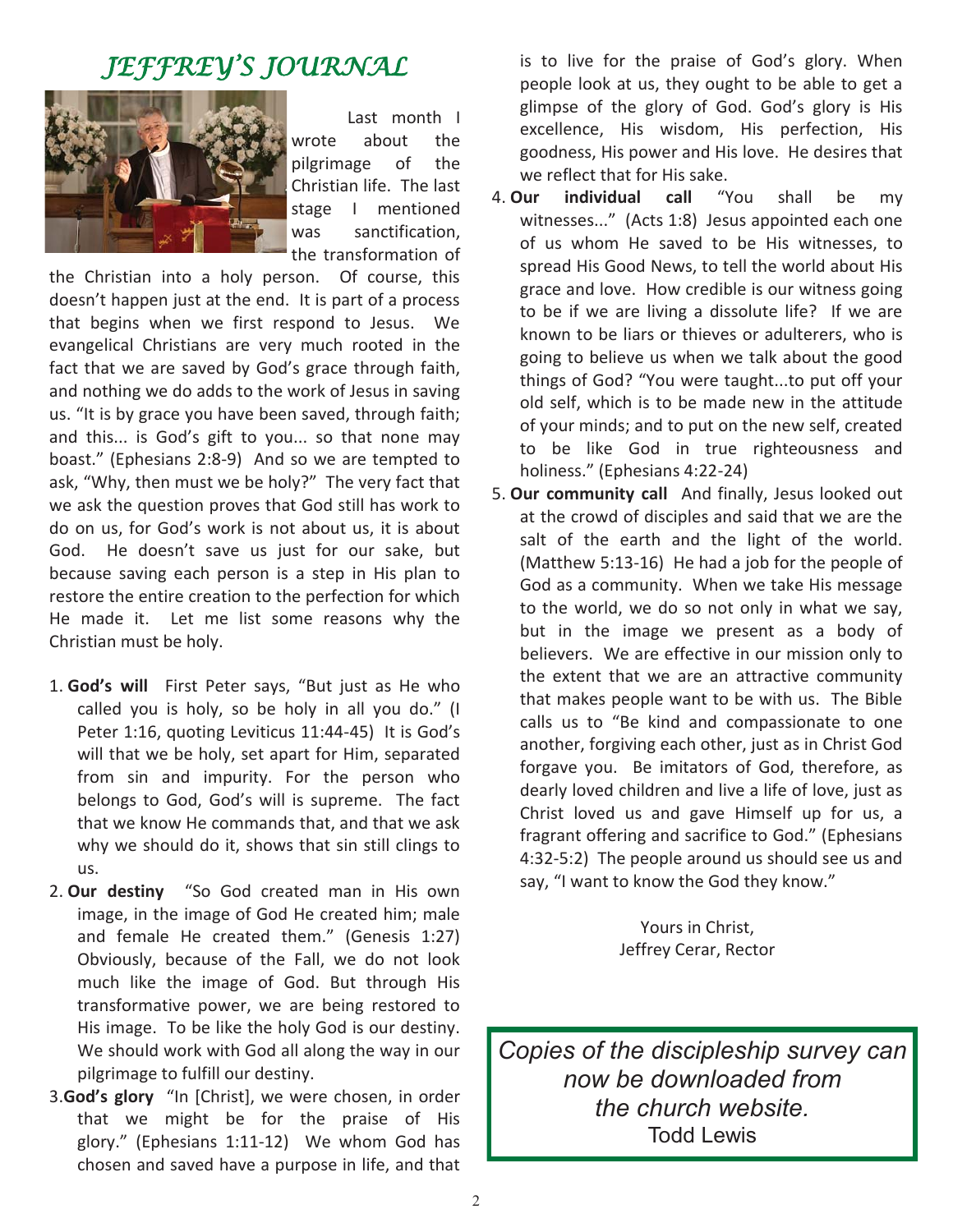# Samuel Evans NeSmith, Sr. *Our September Table Talk Speaker*

Sam is a native of Winston-Salem, North Carolina, and attended Claflin College, Orangeburg, South Carolina for his undergraduate education. He obtained his Masters of Divinity Degree from Gammon Theological Seminary, Atlanta, Georgia. A clergyman in the Virginia Conference of the United Methodist Church, Sam served forty-four years in the active ministry before retiring in 1999.

Sam served in the following pastoral appointments: Roberts Memorial UMC, Alexandria; St. Stephen's UMC, Burke; and River Road UMC, Richmond. He served as District Superintendent of the Harrisonburg District UMC (1978-84) and the Charlottesville District UMC (1989-1995.) Since retirement, Sam has served three interim pastoral appointments and is serving in such a capacity now.

Sam has been actively involved in mission outreach throughout his ministerial career. A veteran leader of United Methodist Volunteer in Mission Teams (UMVIM), Sam has been involved in 91 mission teams in service around the world. Sam has led mission teams to Russia (29) and Haiti (9) and to disaster areas in the United States. He has also led mission teams to Africa (22), Argentina and El Salvador. Sam served as the Chair of the Virginia Conference Russia Initiative for 10 years. Since Haiti's devastating earthquake in January 2010, Sam has focused primarily on Haiti as his mission priority. He was one of the Study Leaders for the Mission Study on Haiti at the 2011 Virginia Conference School of Christian Mission.

Sam's hobbies include woodcarving, gardening, photography, harmonica playing and cooking.

Sam resides in Richmond. Virginia. He is married to Brenda NeSmith, currently President of the Richmond District United Methodist Women. They are the parents of two adult sons.

# Children's Bible Story Time Mission Project!



The Monday morning Bible Story Time children, and their families, have been invited to participate in the second annual Mission Caridad 5K and Kid's Fun Run to be held at Belle Isle on Saturday, October 27<sup>th</sup>. This is to support the mission work being done in Honduras by Jenny Stallings Flores and her husband Andres Flores, aunt

and uncle to three of our Monday morning children. The Bible Story Time will be an official sponsor of the event and the children will be asked to collect small amounts of money toward that sponsorship. What makes this mission so special to our group, besides the family connection, is that the purpose of the Honduras mission is to provide day care with a Christian message to the children of working mothers in this impoverished country. We feel a special bond to this mission because we too provide a Christian message to children each week through our Bible stories, songs, prayers, and play. Additionally, we strive to teach our children to be missionaries to their friends and families as well as people far away through prayer and by sharing the Bible stories they learn.

If anyone from the congregation wishes to join us for this October event - to run *or* walk - please contact Constance McDearmon or Margaret Radcliffe. We would also welcome any small (think change, not bills) financial contributions and will set out a jar, similar to the ones the children will make, to receive them in the living room of our temporary home at First Baptist Church.

Margaret Radcliffe



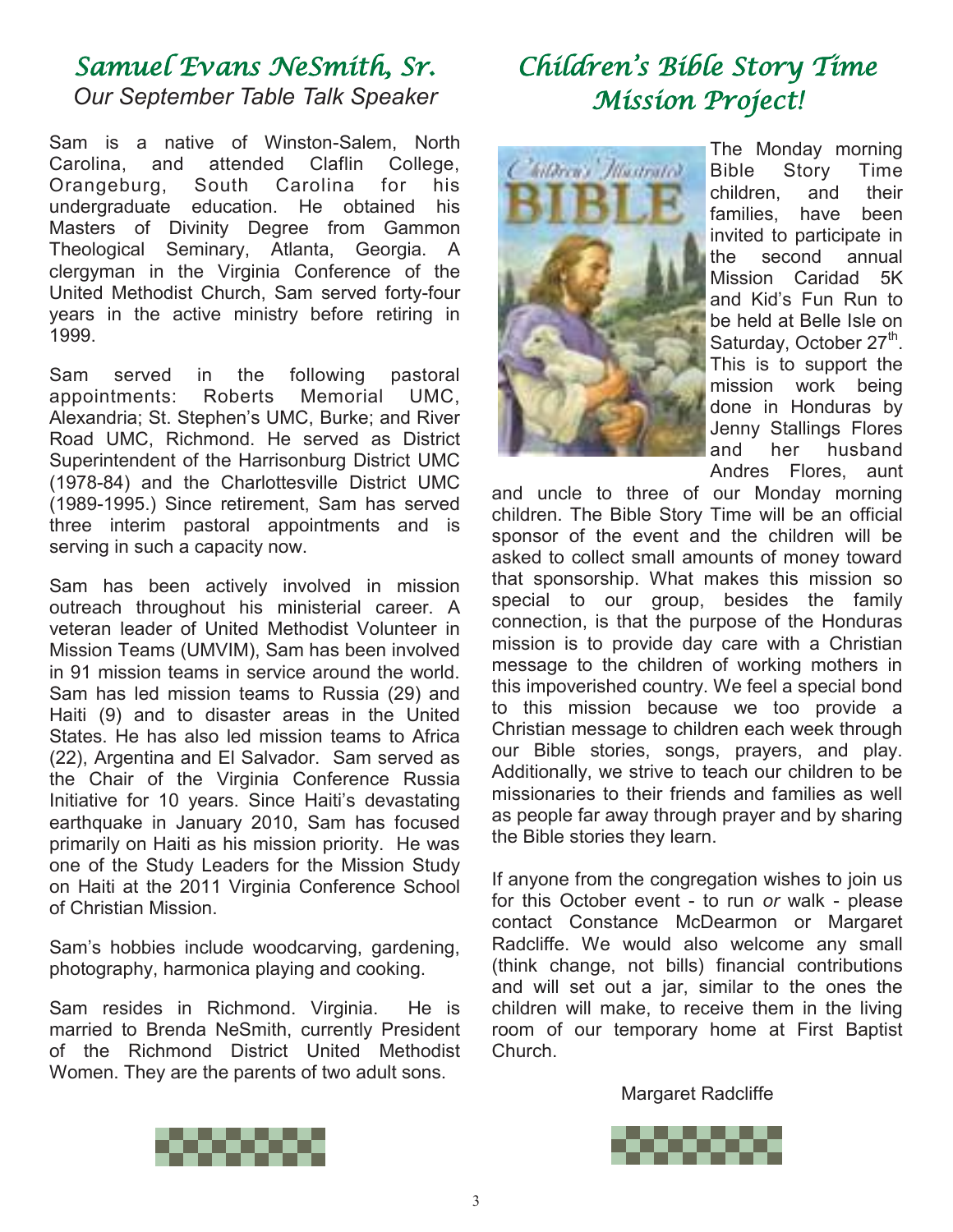

Senior Warden Report

The Building Committee has been busy

collecting functional requirements data, and interviewing construction companies, architects, engineers and other folks that build churches. We have met many professional people who are interested in helping us build a new church for the Lord.

The Lord did answer our prayers for a professional engineer to serve on the Building Committee by sending to us. Evelyn has a degree in civil engineering, a masters in environmental engineering, and years of hands-on experience in the construction world.

The Northumberland County Board of Supervisors did approve the zoning change needed to permit us to build the church. Rezoning was one of those major steps in the process that leads to digging dirt and putting up walls.

The Building Committee has a draft Request for Proposal (RFP) for architectural and engineering services for the design phase of the project. When the RFP is finalized, we will send it to several firms that specialize in this work and solicit their bids. The bids will be closely evaluated and one firm will be selected to do the work including: site and space master plan, site development plan, soil testing and other work required by state and local authorities.

While the ground is being tested and prepared, we will select several possible building designs for vestry and congregational review. For each design, we will have estimate costs to help us

make valid decisions concerning God's new church.

We have discussed the church building process and effort with other Christians and they state that prayers by the entire congregation are absolutely necessary. I ask each of you to include the Building Committee, vestry and the entire church in your daily prayers. Ask for teamwork in the decision-making process and solidarity behind the decision. We know God will listen. He always does!

In Christ, **George** 

# Spiritual Friends Terrific Fall Series

**In GOD'S Care Rebuilding A Life Filled With Contentment Friday, September 28 - Marion Mitchell Friday, October 26 Friday, November 30 Speakers will be followed with meaningful conversation Noon in the "Living Room" at church Bag lunch will be provided**

## Stay in Touch

**Sue and Allan Joslyn**  (Temporary Address) 6040 Red Cedar Dr., Apt. 3D, High Point, NC 27265 Sue's cell #: 804-445-6975

**Val Hutchison**  4583 El Rose, St. George, UT 84790 Cell #: 804-313-0701

**Janet Steelman**  Temporarily in Frederick, MD at: 9990 Waterford Dr., Frederick, MD 21702 301-663-9500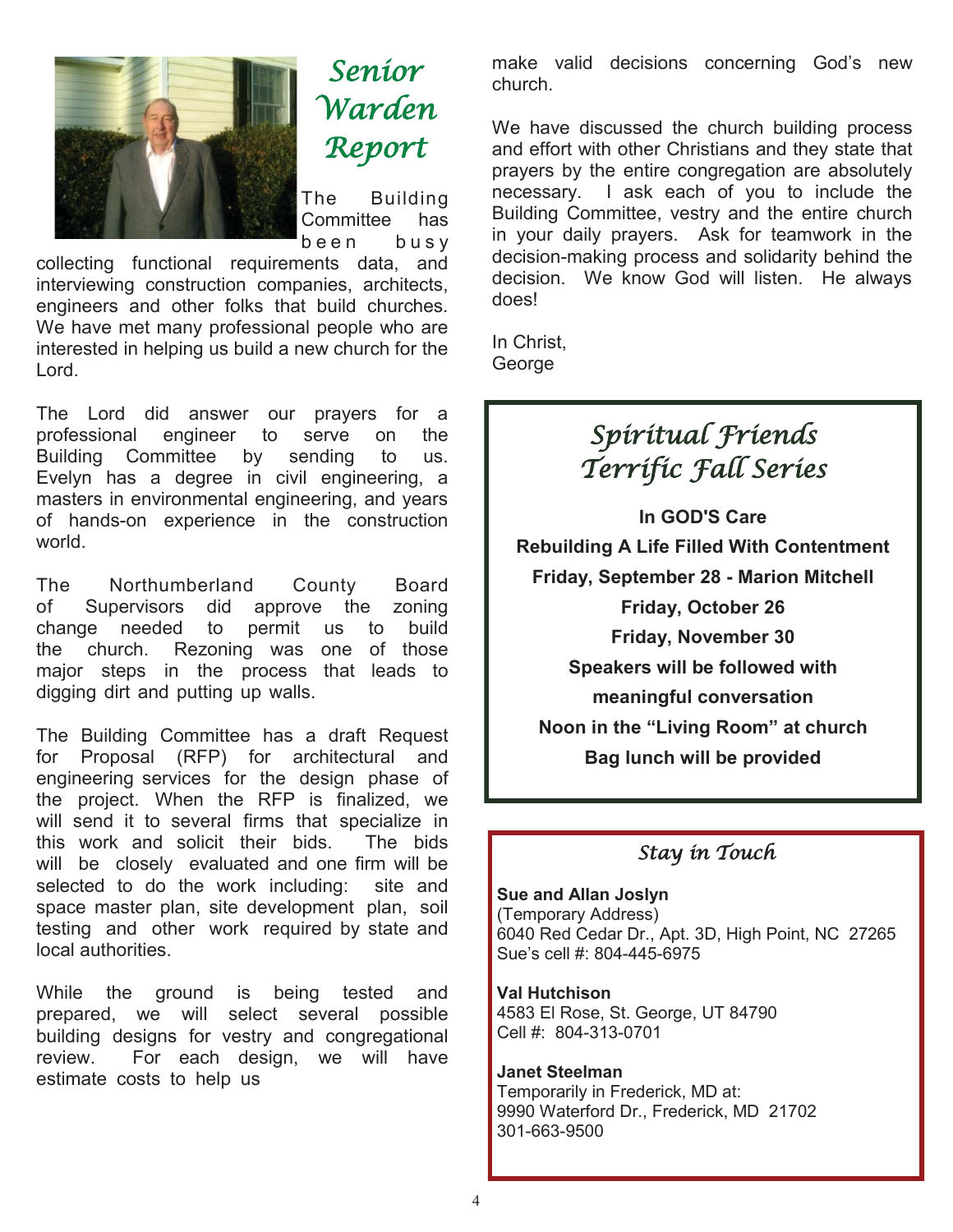# Statements of Thankfulness from two of our young adults: Patrick and Blake Smith

#### **Patrick:**

God has given me the gift of speech. I am able to talk to large crowds about my faith and spread God's word without being nervous or intimidated. I am blessed with creativity and am hoping to use that in writing. I hope to honor God in all that I do through my gifts that He has given me. I am blessed with a tenacious spirit which has allowed me to overcome many obstacles and accomplish many endeavors.

I am thankful for the many provisions God has given me this year: my new job, my spiritual growth and maturity that has come from a deeper relationship with the Lord, for the great relationships I have with my friends and family and for the time I have to spend with them, for the new adventures and friendships I have experienced in Williamsburg, for being able to spend time with the Fuller Center Bicycle Adventurers again this summer and help raise money for such a wonderful Christ-centered cause, for finding a young adult ministry in Williamsburg to continue to grow and build relationships. I am also very grateful for all the wonderful support and prayers of my church family that I have been blessed with all my life.

And I am grateful for the opportunity to see how God works in this new chapter of my life.

"And my God will supply every need of yours according to his riches in glory in Christ Jesus." - Philippians 4:19

"And God is able to make all grace abound to you, so that having all sufficiency in all things at all times, you may abound in every good work." - 2 Corinthians 9:8

#### **Blake:**

One gift that God has given me is the gift of perseverance! He refines my life by challenges with my Crohn's disease, but I become a better Christian for it. And I know that through my faith and obedience I am an example to others to be strong, "because when I am weak, through Christ I am strong."

I am thankful for all that God has allowed me to do, and has given to me in my life. I am thankful for the strength to ride again this summer with the Fuller Center Bicycle Adventure, and being able to help others while living by Jesus' teachings. I am thankful for my health; good health because it allows me to enjoy God's creation, and bad health because it focuses my life and allows me to appreciate all that is around me as I am refined! I am thankful for new friendships and the start of another year at college, and the opportunity to be a Support Leader for Missions at my church in Radford. I am very thankful for my congregation here at St. Stephen's, my true home and where my heart is.

I am waiting on the Lord to renew my strength, and I know that He will mount me up with wings like an eagle; I shall run, and not be weary; walk and not be faint! Amen.

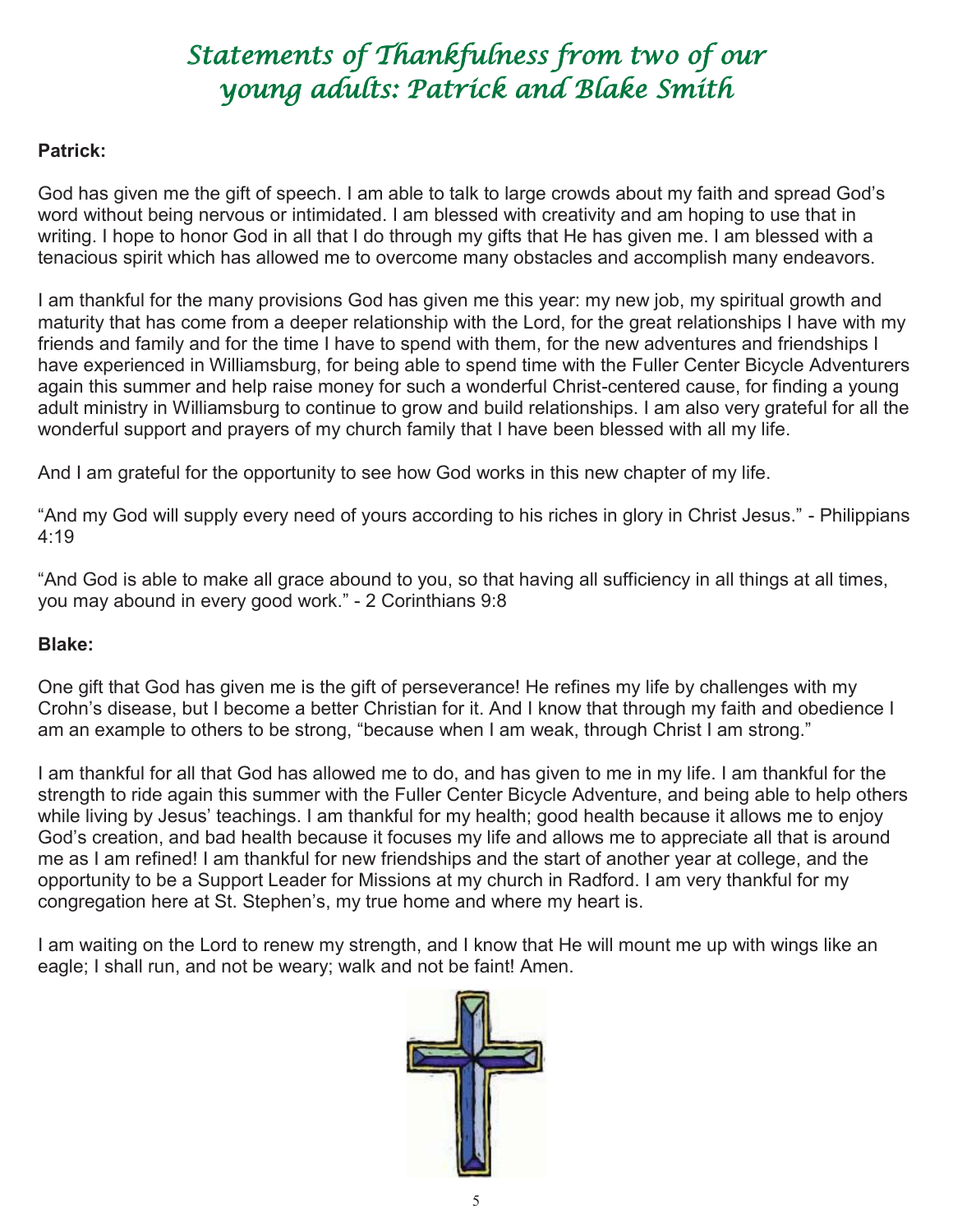

Dear Ladies,

On Saturday, August 18<sup>th</sup> thirty-one of our women gathered at the lovely Retreat Center of Wellspring in Fleeton, owned by the Lewis family. We began with a continental breakfast and moved into the program for the day of "Discovering the Wellspring of Your Heart." Jeanne Hickey led us in the opening worship time and taught us about the priority of personal delight in the Glory of the Lord. We read many scriptures in which we were exhorted to lift up our praise with singing, instruments and dancing. After a time of personal meditation and reflection, Gayle Marston encouraged us in stepping out in faith to experience God in a deeper way. Each lady stepped forward and was measured for her garment of praise, coming before the Lord and feeling His presence filling up her life. It was a very moving time as each woman was prayed over and symbolically given ribbons to represent her new garments of praise. I am sure that each of us experienced in that precious and personal prayer time the springs of living water rising up in our hearts. One woman commented that she has never felt so loved in her life!

After a wonderful lunch prepared by Ben and Sandy Ward, we resumed the program by considering things that clog up our wells and prevent the flow of life to emanate from us. Mary Swann, Lynne Cerar and I each gave examples of this, and then we dismissed into quiet times for each woman to consider what has hindered her from experiencing the flow of God's love into her heart.

Our last session was led by Lou David on prayer and healing. She passed out a small rock to everyone and asked each lady to receive it as a symbol of what clogs her well. A small group session followed and we concluded our time together by coming to the Lord's Table to celebrate communion led by Mary Swann. Each woman laid her stone at the foot of the cross before partaking of the bread and wine, as an expression of unclogging her wellspring. I believe we came to understand in a deeper sense during our time together Jesus' words to the woman at the well: "Everyone who drinks this water will be thirsty again, but whoever drinks the water I give them will never thirst. Indeed, the water I give them will become in them a spring of water welling up to eternal life." As we departed, I hope each heart was filled to overflowing just as Jesus said in John 7:18, "If anyone believes in me, rivers of living water will flow out from that person's heart."

So many took part in this event, and I want to heartily thank the planning team of Lou David, Jeanne Hickey, Gayle Marston and Mary Swann who faithfully attended meetings of preparation and led the program for the day. We were honored to have Lynne Cerar join us and I thank her for her very insightful talk about how she had dealt with a clogged well in her life experience. Special thanks go to Charlaine Andrulot for organizing the continental breakfast, to Ben and Sandy Ward for providing such a delectable lunch, and to Suzy Norman for helping me with every last detail. Needless to say, we are deeply grateful to the Lewis family for providing a perfect setting which greatly enhanced our rich fellowship.

Special thanks also go to Marie Cartensen and her Hospitality Team 1 for the lovely reception they provided at the Sherman's home after the memorial service for Dale. I know their gifts of hospitality were greatly appreciated by Patty.

I pray that you have had a great summer, enjoying special travel times and precious moments with family and friends. As August draws to a close, I am looking forward to our regular monthly meetings resuming, the first to be held on Thursday, September 20<sup>th</sup> at 10:30 a.m. in O. J. Brinkley Hall, following the Healing Service with the Rector at 10:00 a.m. downstairs. Mark your calendars and plan to join us for the program, followed by lunch. All are welcome!

Blessings and love,

Donna Soule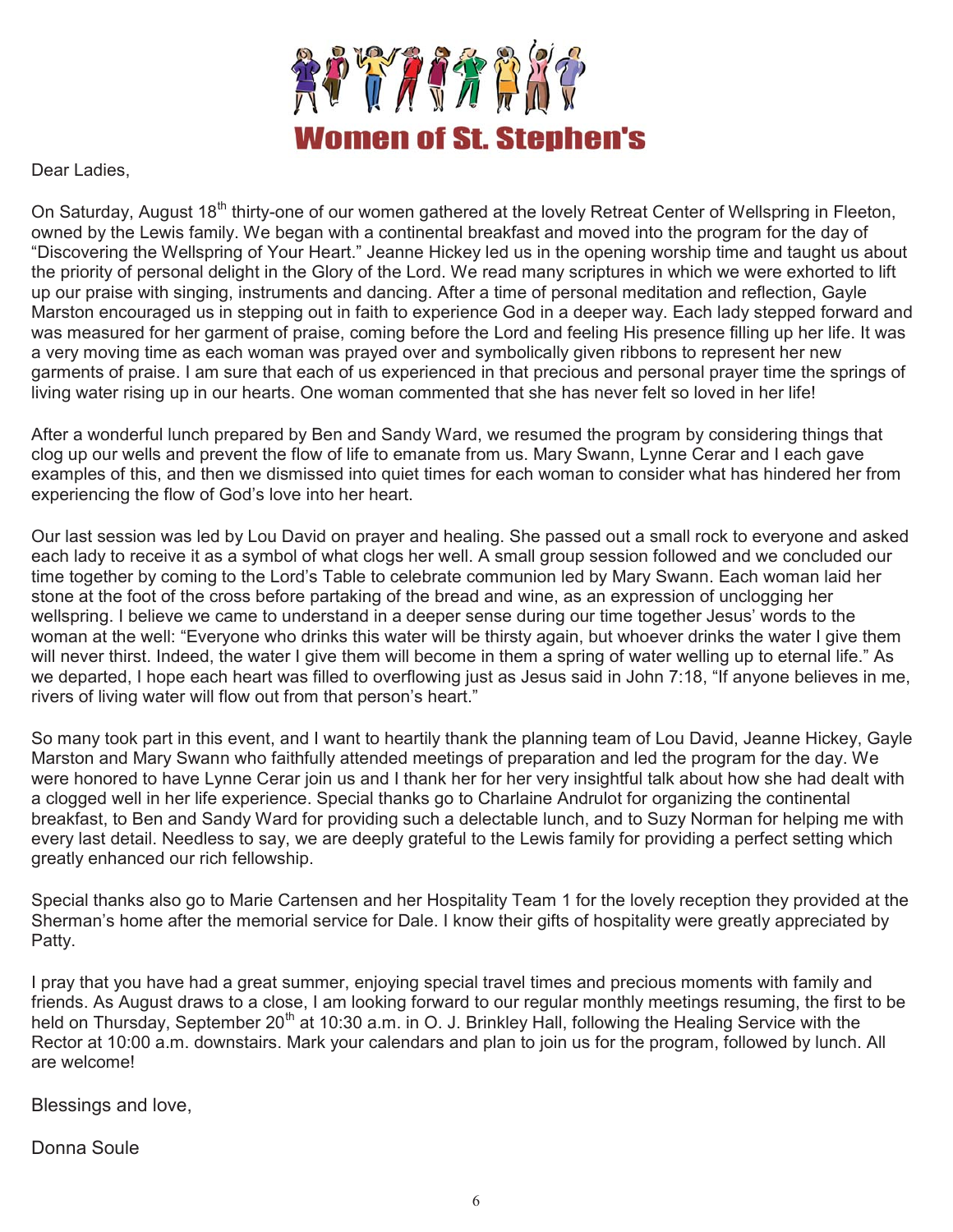

# Pictures of the Women's Retreat











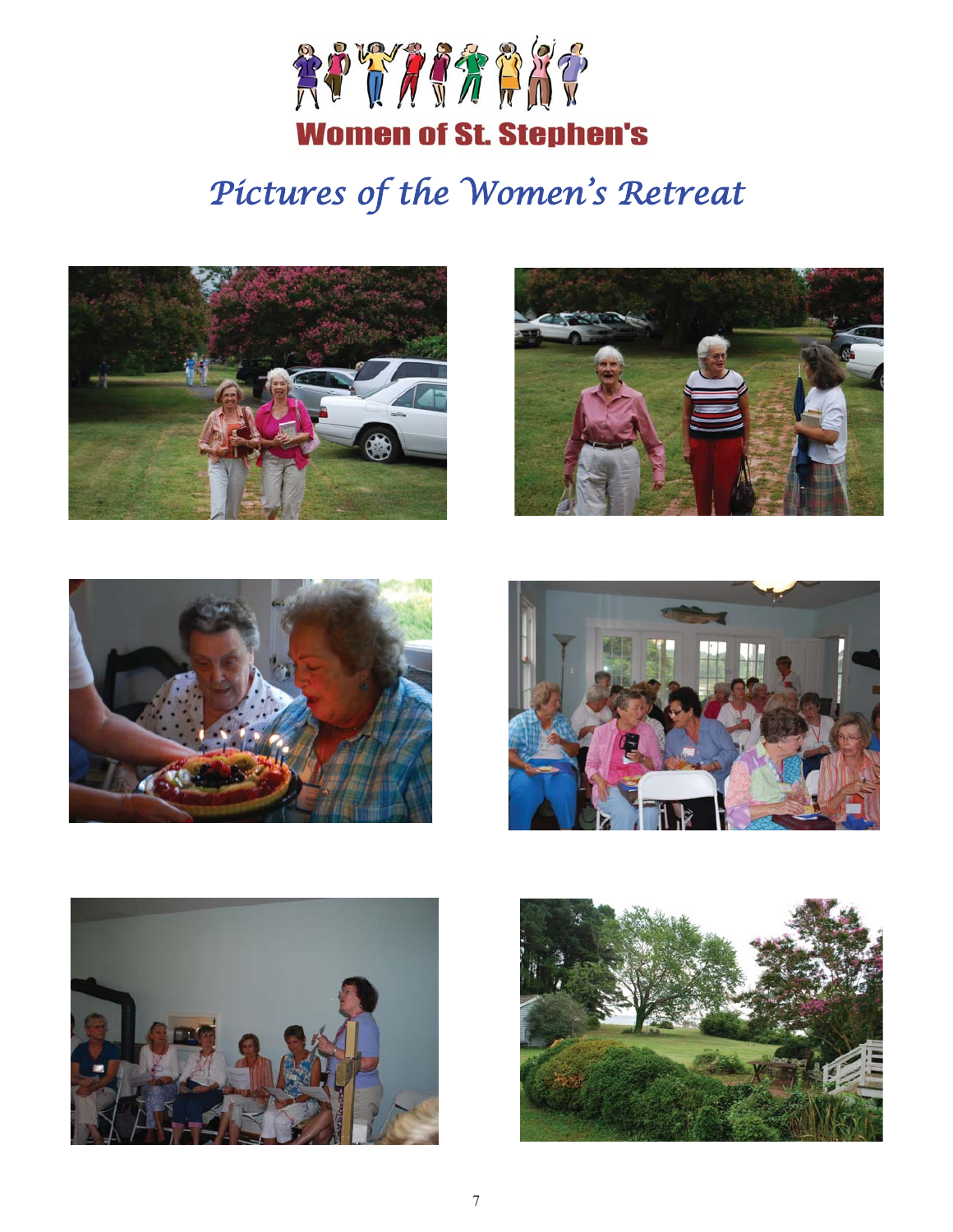# Fulani / Origins and Location

Experts believe the history of the Fulani, our unreached people group, began with the Berber people of North Africa around the 8<sup>th</sup> to 11<sup>th</sup> century AD. As the Berbers migrated down from North Africa and mixed with the peoples in the Senegal region of West Africa the Fulani people came into existence. The Fulani people call themselves Fulbe (Peul in French).They were originally nomadic herders, traders and farming people living throughout West Africa.

Over a thousand year period from AD 900 - 1900, due to their nomadic lives, they spread out over most of West Africa and even into some areas of Central Africa. Some groups of Fulani have been found as far as the western borders of Ethiopia. As they migrated eastward they came into contact with different African tribes. As they encountered these other peoples, they conquered the less powerful tribes. Along the way many Fulani completely or partially abandoned their traditional nomadic life in favor of a sedentary existence in towns or on farms among the conquered peoples. Today the majority of Fulani people live in urban centers.

Currently, The Fulani range covers an area larger than continental United States and western Europe. African countries where they are present include Mauritania, Ghana, Senegal, Guinea, The Gambia, Mali, Nigeria, Sierra Leone, Benin, Burkina Faso, Guinea Bissau, Cameroon, Côte d'Ivoire, Niger, Chad, Togo, the Central African Republic, Liberia, and as far as Sudan in the East and Egypt in the North. Fula people form a minority in every country they inhabit, but in Guinea they represent a plurality of the population (40%). If you take a look at this area of land inhabited by the Fulani, you will notice that it almost cuts Africa into two equal halves, one half to the north and one half to the south. Could our decision to pray for the Fulani have been influenced by God? For when Christianity starts to spread in this people group, it can



simply fan out to the north and to the south and then the entire continent of Africa will have heard of our Lord and Savior, Jesus Christ, as called for in the Great Commission.

#### **What are Unreached People Groups?**

An Unreached People Group is an identifiable group of people distinguished by a distinct culture, language, or social class who lack a community of Christians able to evangelize them without outside help. Their only opportunity to hear about salvation is through an "external witness."

*3 Then He told them many things in parables, saying: "A farmer went out to sow his seed. 4 As he was scattering the seed, some fell along the path, and the* 

*birds came and ate it up. 5 Some fell on rocky places, where it did not have much soil. It sprang up quickly, because the soil was shallow. 6 But when the sun came up, the plants were scorched, and they withered because they had no root. 7 Other seed fell among thorns, which grew up and choked the plants. 8 Still other seed fell on good soil, where it produced a crop—a hundred, sixty or thirty times what was sown. 9 Whoever has ears, let them hear."* **Matthew 13:3-9 (NIV)** 

**Prayer point:** Please take a moment to ask the Holy Spirit to grant wisdom and favor to the two missions agencies that are targeting the Fulani, and to allow the seeds they are planting to mightily grow.

Melinda K. Floom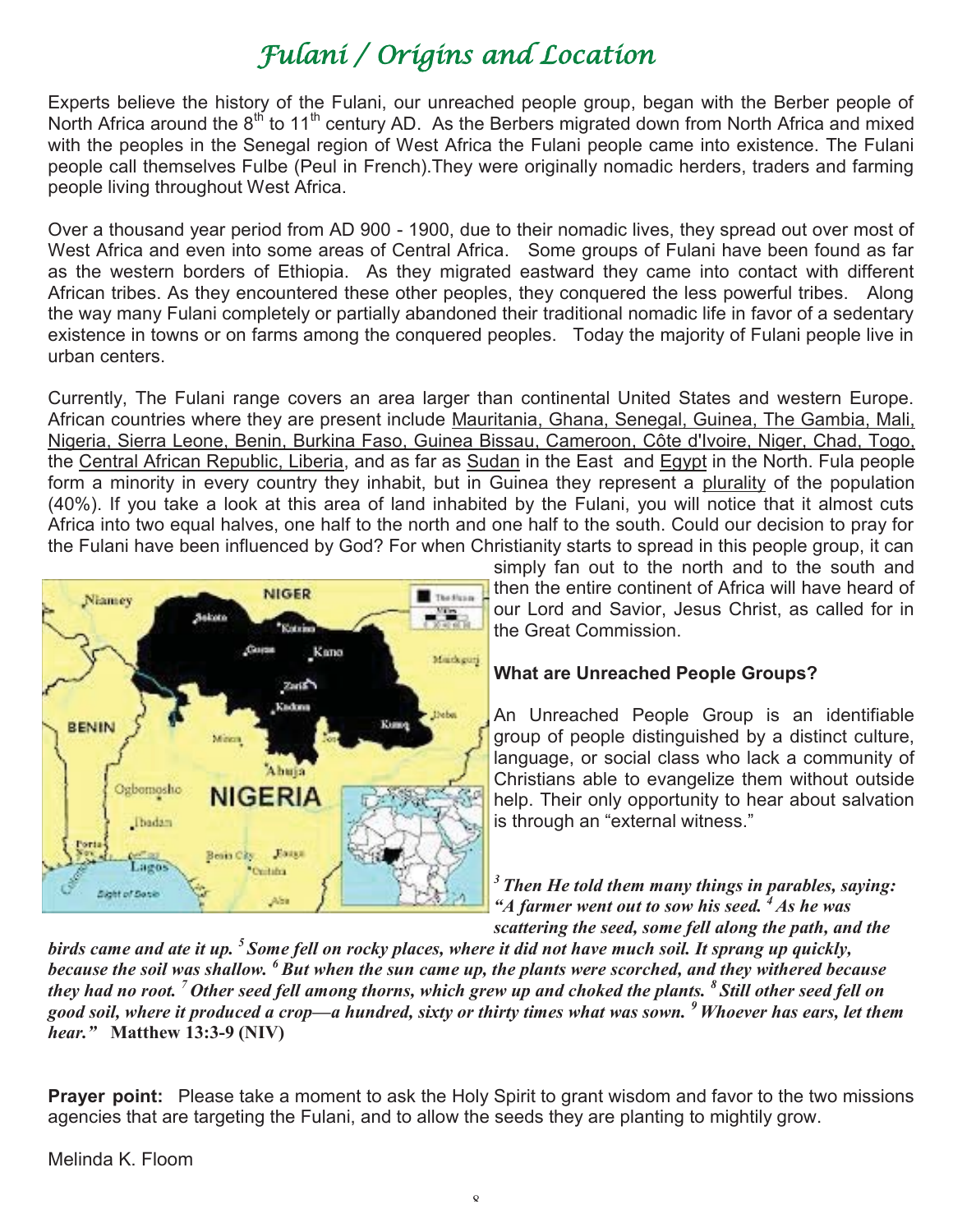# **IN THE LORD'S SERVICE**

### **Ushers**

- Sept 2 Colston Newton & Stan Rasberry Sept 9 Steve Proctor & Ed Ulfig Sept 16 Barbara & Dick Seed Sept 23 John Powers & Bobby Edmonds Sept 30 Susan Thomas & Constance McDearmon
- Oct. 7 Marie Carstensen & Bob David

### **Acolytes**

| Sept 2  | <b>Marley Kimmitt</b> |
|---------|-----------------------|
| Sept 9  | <b>Emma Saunders</b>  |
| Sept 16 | Caitlyn Cralle        |
| Sept 23 | Jennifer Radcliffe    |
| Sept 30 | <b>Sarah Saunders</b> |
| Oct. 7  | <b>Chris Cralle</b>   |

### **Lesson Readers**

| Sept 2  |     | Frank McCarthy (L)     |
|---------|-----|------------------------|
|         |     | Katrina Mochamps (P)   |
| Sept    | - 9 | Julie Pritchard (L)    |
|         |     | Elaine Price (P)       |
| Sept 16 |     | Susan Read (L)         |
|         |     | Brooke Read (P)        |
| Sept 23 |     | Barbara Seed (L)       |
|         |     | Dick Seed (P)          |
| Sept 30 |     | Phyllis TeStrake (L)   |
|         |     | Margaret Radcliffe (P) |
| Oct. 7  |     | Bill Bloom (L)         |
|         |     | Bill Tracey (P)        |
|         |     |                        |

### **Eucharistic Ministers**

- Sept 2 Ward LeHardy
- Sept 9 Frank McCarthy
- Sept 16 Constance McDearmon
- Sept 23 Elaine Price
- Sept 30 Phyllis TeStrake
- Oct. 7 Priscilla Williams

### **Altar Guild**

September Eleanor Semerjian & Miriam Sussman October Lynne Cerar & Gayle Marston

### **Greeters**

September Lou & Bob David October John and Bill Powers

## **Coffee Hour**

- Sept 2 Bobbie Townshend & Nina Martin
- Sept 9 Bev Hart & Marie Carstensen
- Sept 16 Donna Soule & Barbara Seed
- Sept 23 Sept 30

Oct. 7 (Parish Weekend)



| Sept. 1 | Lucille Logan                      |
|---------|------------------------------------|
| Sept. 2 | <b>Charlaine Andrulot</b>          |
| Sept. 5 | Katrina Mochamps                   |
| Sept.10 | April Kranda                       |
| Sept.13 | Sandra Baranski                    |
| Sept.15 | Pam Smith                          |
| Sept.16 | <b>Colston Newton</b>              |
| Sept.19 | <b>Timothy Lewis</b>               |
| Sept.20 | <b>Alison Kimmitt</b>              |
| Sept.23 | Dick Seed, Langley Lewis, Lewis E. |
|         | (Smitty) Smith                     |
| Sept.24 | Tad de Bordenave                   |
| Sept.26 | <b>Corinne Anthony</b>             |
| Sept.29 | Laura Carson, Peter Joslyn,        |
|         | Thelma Pearl, Dan Hickey           |
|         |                                    |



- Sept. 2 Sharon Baldacci and Randy Smith
- Sept. 7 Beverly and Brian Hart
- Sept. 8 Jane and Charles Wrightson
- Sept. 15 Irene and Allen Haley Sept. 29 Jan and George Beckett

*O God, grant that the wills of this man and this woman may be so knit together in your will, and their spirits in your Spirit, that they grow in love and peace with you and one another all the days of their lives. Amen.*